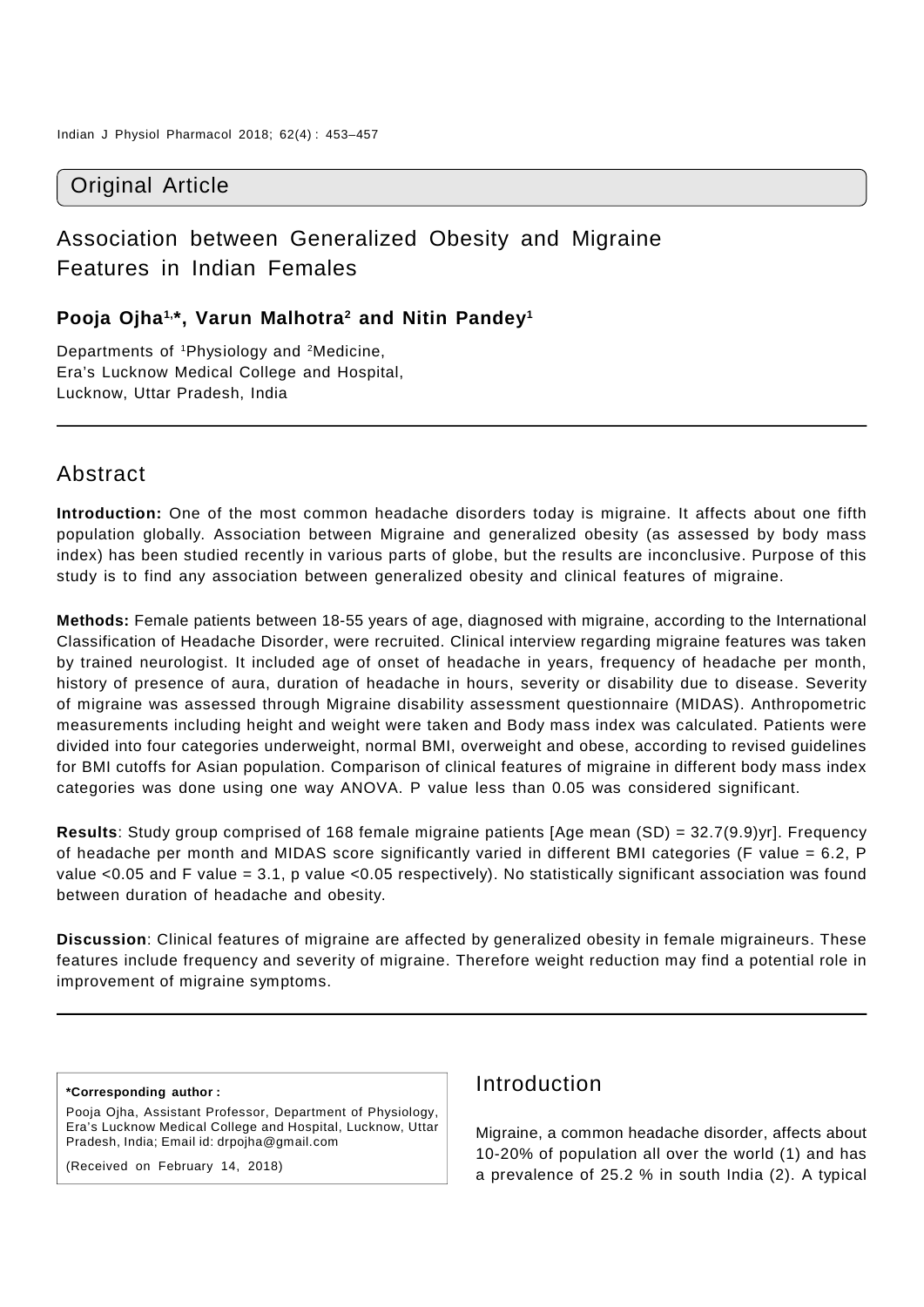Migraine headache is recurrent, unilateral, pulsating quality, moderate or severe intensity, aggravated by routine physical activity and associated with nausea and/or photophobia and phonophobia, lasting 4-72 hours (3). Some patients experience alteration in sensory sensitivity, focal neurological symptoms and autonomic dysfunction (4).

The exact cause of Migraine is not known. One of the factors which has recently been associated with migraine is obesity (5, 6). Obesity is a chronic, multifactorial disorder, better defined as a condition in which there is excessive deposition of adipose tissue in the body causing adverse effects on health of the individual (7). Previous work shows significant association between migraine and abdominal obesity (8). It is also shown that obesity in migraineurs is associated with increased frequency, severity of migraine and photophobia, phonophobia also increase with obesity (9, 10). Others do not report any association between obesity and characteristics of migraine (11).

Frequently used method to objectively determine the degree of fatness or thinness in an individual is body mass index (BMI), which is determined by dividing the weight in kilograms by the square of height in meters for the subject (kg/m2). BMI determines the general obesity in a person. Individuals can be divided on the basis of BMI into various categories ranging from underweight to obese. It has been associated with the increased risk of mortality and morbidity in various populations (12). Obesity and migraine have some common pathogenic determinants and may affect each other (13).

As there is not much work from our region showing association between general obesity and migraine. Therefore, it is the need to ascertain the relationship between various BMI categories and migraine features in India.

### Methods

### **Participants**

This cross sectional study included all female

patients in the age group of 18-55 years, diagnosed with common migraine, by the expert neurologist, according to the International Classification of Headache Disorder, third edition (3) from the neurology outpatient clinic of the associated hospital, between December 2016 and November 2017. Those having any other type of headache disorder, neurological or psychiatric comorbidities, hypertension, diabetes mellitus were excluded from the study. This study was approved by the ethical committee of the Institute. Written informed consent was obtained from all participants before clinical interview and measurements.

### **Assessment of characteristics of migraine**

Basic information such as age and marital status were recorded, following which a structured interview was conducted by a neurologist. Particulars of Migraine history such as age of onset of headache in years, frequency of headache per month, history of presence of aura, duration of headache in hours, severity & disability due to disease followed by clinical neurological examination. Details of Migraine severity were assessed according to MIDAS questionnaire, which is used to assess the actual impact of headache in last three months on patients life (14).

**Assessment of Total body obesity**

**All measurements were taken in the morning, in the research lab of department of Physiology.**

Body weight was measured using digital weighing machine to the nearest 0.1 kg, with patient wearing light clothing and standing on the centre of the scale without support and weight distributed evenly on both feet. Standing stature was measured using a standard stadiometer to the nearest 0.1 cm with patient standing with feet approximated, heels, buttocks and upper back touching the scale and patient looking in the Frankfort plane. Total body obesity was determined from Body mass index (BMI), which was calculated as weight in kg divided by the square of height in meters (kg/m<sup>2</sup>). Patients were divided into four groups according to various body mass index categories as per the revised guidelines into underweight: <18.0 kg/m2 , Normal BMI: 18.0-22.9 kg/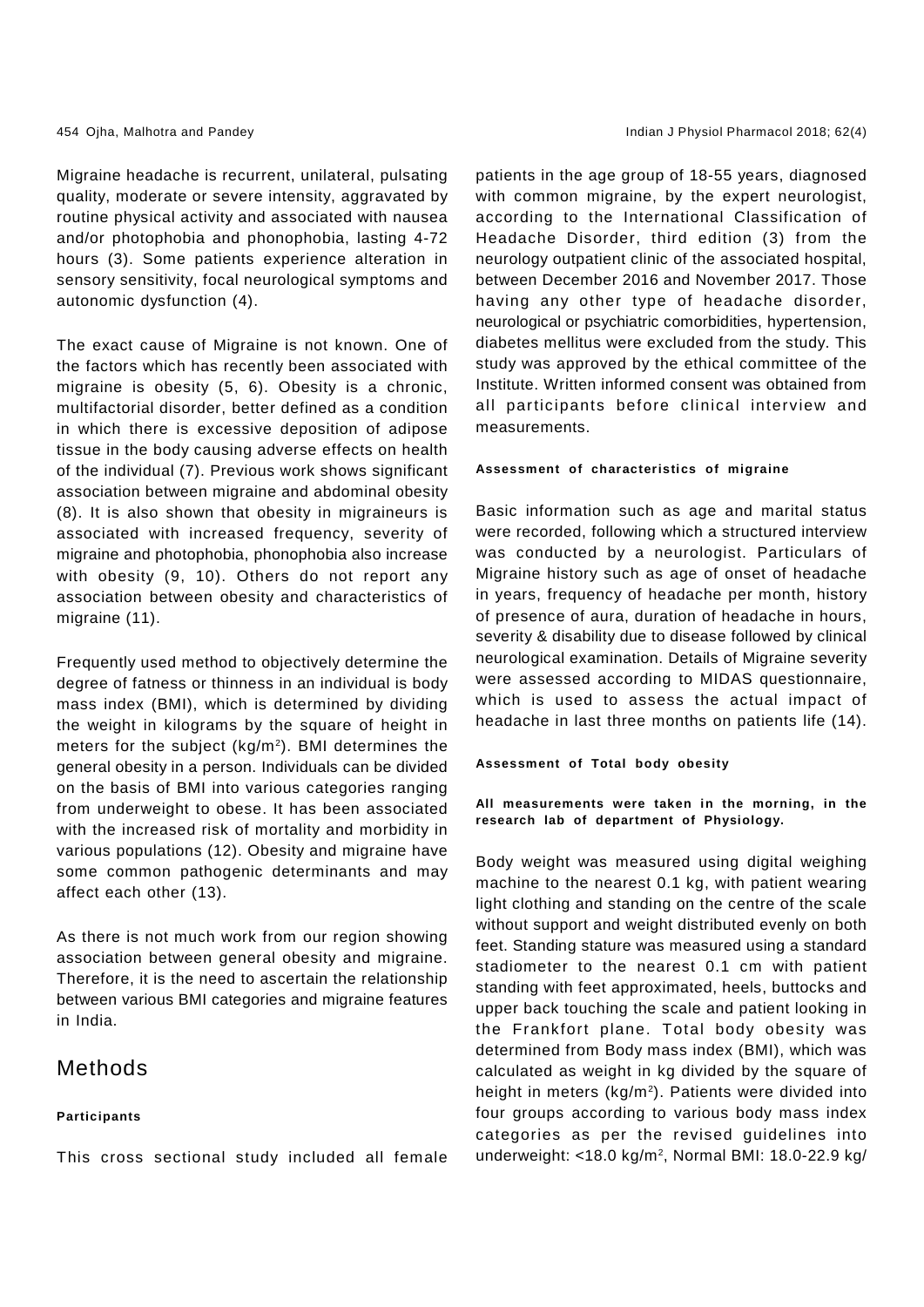Indian J Physiol Pharmacol 2018; 62(4) Body Mass Index and Migraine 455

 $m^2$ , Overweight: 23.0-24.9 kg/m<sup>2</sup>, Obesity: >25 kg/ m2 (15). Clinical features of migraine were compared in these groups.

#### **Statistical analysis**

Descriptive statistics was used to assess frequencies and distributions. Qualitative data was presented as number (percentage) and Quantitative data was presented as Mean±Standard deviation. Comparison of clinical features of migraine in different body mass index categories was done using One way ANOVA. P value less than 0.05 was considered significant. All analysis was performed using SPSS software (version 16).

### Result

Total 168 female patients, were finally selected for the study. Demographic features, clinical details of migraine and Anthropometric measurements of patients is presented in Table I. Average age of patients was 33 years and almost more than two third of them were married. Average age of onset of headache was 26 years and aura was present in only thirteen percent of patients. Figure 1 shows the distribution of patients in various body mass index categories. According to the current guidelines for BMI cutoffs for Asian Indians, majority of patients were obese. Table II shows comparison between characteristics of Migraine in various BMI categories, using one way ANOVA. Frequency of headache per month and MIDAS score significantly correlated with total body obesity (F value =  $6.2$ , P value < $0.05$  and F value =  $3.1$ , p value <  $0.05$  respectively). No statistically significant association was found between duration of headache and obesity.

TABLE I: Demographic, Clinical details and Anthropometric parameters of the patients (n=168).

| Characteristics                        | Number (percentage)<br>or Mean+Standard<br>deviation |  |  |
|----------------------------------------|------------------------------------------------------|--|--|
| Age $(y)$                              | $32.7 \pm 9.9$                                       |  |  |
| Marital status<br>Married<br>Unmarried | 118(70.2)<br>50(29.8)                                |  |  |
| Age of onset of headache (years)       | $26.1 \pm 9.6$                                       |  |  |
| Aura present                           | 22(13.1)                                             |  |  |
| Frequency (per month)                  | $6.1 \pm 3.3$                                        |  |  |
| Duration of headache (hours)           | $7.9 \pm 7.0$                                        |  |  |
| Migraine Disability Assessment Score   | $17.7 \pm 9.4$                                       |  |  |
| Weight (kilogram)                      | $54.1 + 9.4$                                         |  |  |
| Height (meter)                         | $1.5 \pm 0.07$                                       |  |  |
| Body mass index                        | $23.7 \pm 4.3$                                       |  |  |



Fig. 1: Distribution of patients in various Body mass index categories.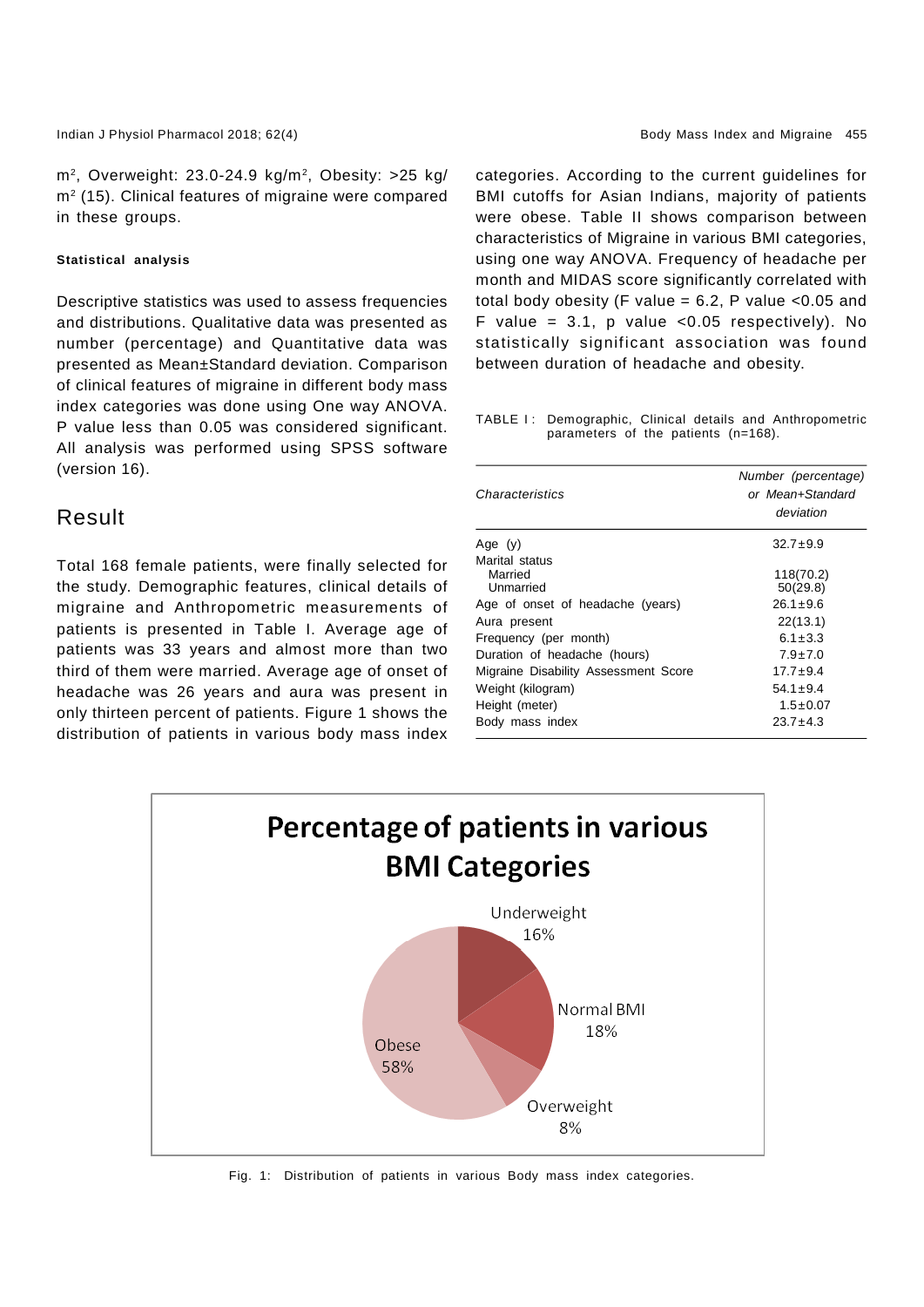| Parameters               | Group 1<br>Underweight<br>$N = 26$ (15.4%) | Group II<br>Normal BMI<br>N=30 (17.8%) | Group III<br>Overweight<br>$N=14$ (8.3%) | Group IV<br>Obese<br>N=98 (58.3%) | F value | P value   |
|--------------------------|--------------------------------------------|----------------------------------------|------------------------------------------|-----------------------------------|---------|-----------|
| Frequency (/month)       | $4.3 \pm 2.2$                              | $5.6 \pm 2.7$                          | $8.7 \pm 2.5$                            | $6.4 \pm 3.6$                     | 6.279   | $< 0.05*$ |
| Duration of headache (h) | $6.0 \pm 3.8$                              | $5.9 \pm 2.6$                          | $8.6 \pm 6.2$                            | $8.9 \pm 8.3$                     | 2.291   | >0.05     |
| MIDAS score              | $13.0 + 4.0$                               | $16.7+9.2$                             | $19.3 \pm 3.1$                           | $19.1 \pm 10.7$                   | 3.134   | $< 0.05*$ |

TABLE II: Comparison\* between characteristics of Migraine in various BMI categories.

\*One way ANOVA, MIDAS: Migraine Disability Assessment Score, BMI: Body mass index, \*significant.

### **Discussion**

Migraine remains the leading cause of primary headache disorder in India. Several factors have been implicated in the pathophysiology of migraine, obesity being a recent one. Therefore, this cross sectional study was done to ascertain any possible association between total body obesity and clinical features of migraine headache. Total body obesity was assessed with Body mass index using weight and height measurements of the patients.

Study group comprised of 168 female migraineurs. Previous studies have been done with similar sample size and gender consideration (16). Mean age of subjects in various studies has ranged from 25 to 37 years and mean age of migraineurs in our study was 33 years (17, 18). Mean body mass index of study group was 23.7 kg/m<sup>2</sup>. We found that 58% of females were obese, 8% were overweight, 16% were underweight and 18 % had normal body mass index. The average body mass index of our study group is similar to the average BMI estimated in females in an Indian study (19). Guidelines for BMI cutoff values have been revised and lowered for Asian Indian Population. BMI  $>23$  kg/m<sup>2</sup> is overweight and BMI  $>25$  kg/m<sup>2</sup> is obese. This may account for higher percentage of obese individuals.

Differences in the means of frequency and severity scores, in various BMI categories, were statistically significant. This finding was similar to some of the

studies which have shown that there is association between high frequency of migraine and BMI (9, 20, and 21). Also, one study found low severity scores in patients with normal BMI, which increased with increasing BMI (13). Bond et al (22) have shown that weight loss due to bariatric surgery, in obese migraineurs led to an improvement in their symptoms. It is reported that some inflammatory mediators are common to migraine and obesity which may account for the link between migraine and obesity. Various studies have estimated the levels of adipokines in migraineurs (23). Levels of certain proinflammatory cytokines such as tumor necrosis factors alpha  $(TNF<sub>\alpha</sub>)$ , Interleukin-1 and Interleukin-6 have been found increased in migraine patients (24, 25).

Strength of our study is that, standard diagnostic criteria was used for recruitment of patients by trained neurologists and standard methods were used for anthropometric measurements, instead of self reported height and weight. Lacunae of the study are that, we did not include male patients. Also, we assessed only common migraine. Future studies with male migraineurs and other headache disorders can be done to compare the effects of total body obesity on headache features in them.

The conclusion of our study is that, clinical features of migraine are affected by generalized obesity in female migraineurs. These features include frequency and severity of migraine. Therefore weight reduction may find a potential role in improvement of migraine symptoms.

### References

- 1. Lipton RB, Bigal ME. The epidemiology of migraine. *Am J Med* 2005;118(Suppl 1):3 10S.
- 2. Girish B Kulkarni, Girish N Rao, Gopalkrishna Gururaj, Lars J Stovner, Timothy J Steiner. Headache disorders